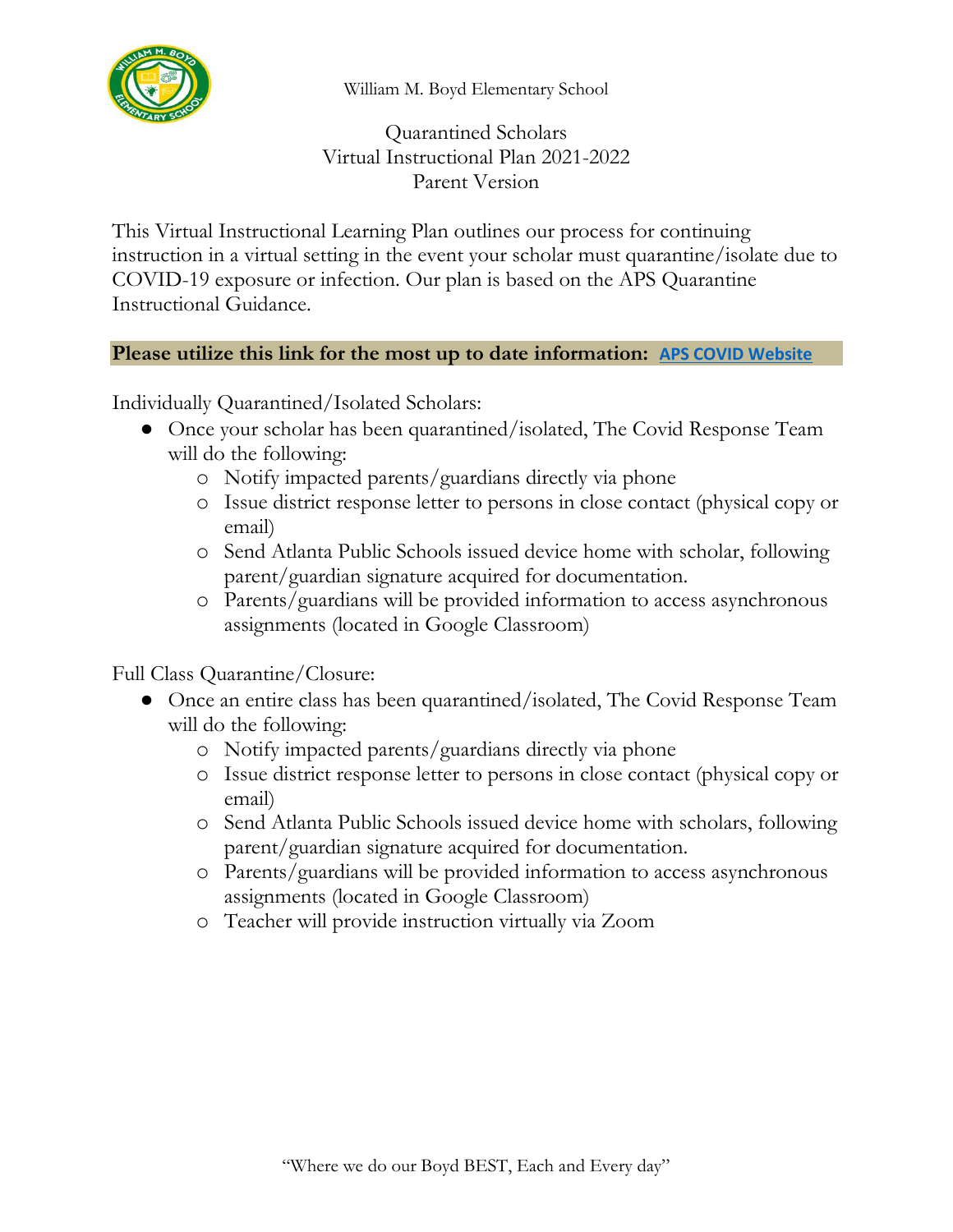

## **Virtual Instruction for Quarantined Classes:**

Pre-K scholars will use the Seesaw platform in MyBackPack for virtual learning

K-5 scholars will use Zoom for instruction.

- Your scholar's homeroom teacher will schedule a Zoom meeting and place the link in Google Classroom at the top of the page in the "Classwork" tab.
- Scholars will log into Zoom for live instruction during the school day.
- Below is a link to additional parent directions for how to login to Zoom if parents have trouble accessing the link in Google Classroom: <http://tinyaps.com/?parent>
- Special Education and ESOL teachers will access your scholars' homeroom teacher's Zoom link to join a breakout room with individual or small group of scholars. This will allow them to provide services as needed.

Specials:

• Special teachers will join your scholar's homeroom teacher's zoom during special area class time.

Zoom and Assignments:

- If your scholar is not logging in on Zoom for live instruction, a phone conference with you and the teacher will be scheduled so that we can partner on the best way to support your child.
- If your scholar has not completed the Google Classroom assignment within 3 days, the teacher will contact for your assistance. If your scholar needs additional support, please contact your scholar's teacher.
- If your scholar is quarantined/isolated for more than 5 school days, the teacher will check in with the scholar and parent (phone/zoom) to provide any assistance needed.
- If your scholar is sick and unable to complete the assignments, additional time will be allowed to complete assignments once he/she is feeling better. Please be sure the contact the child's teacher and/or the main office at 404-802-8150 if your child is ill.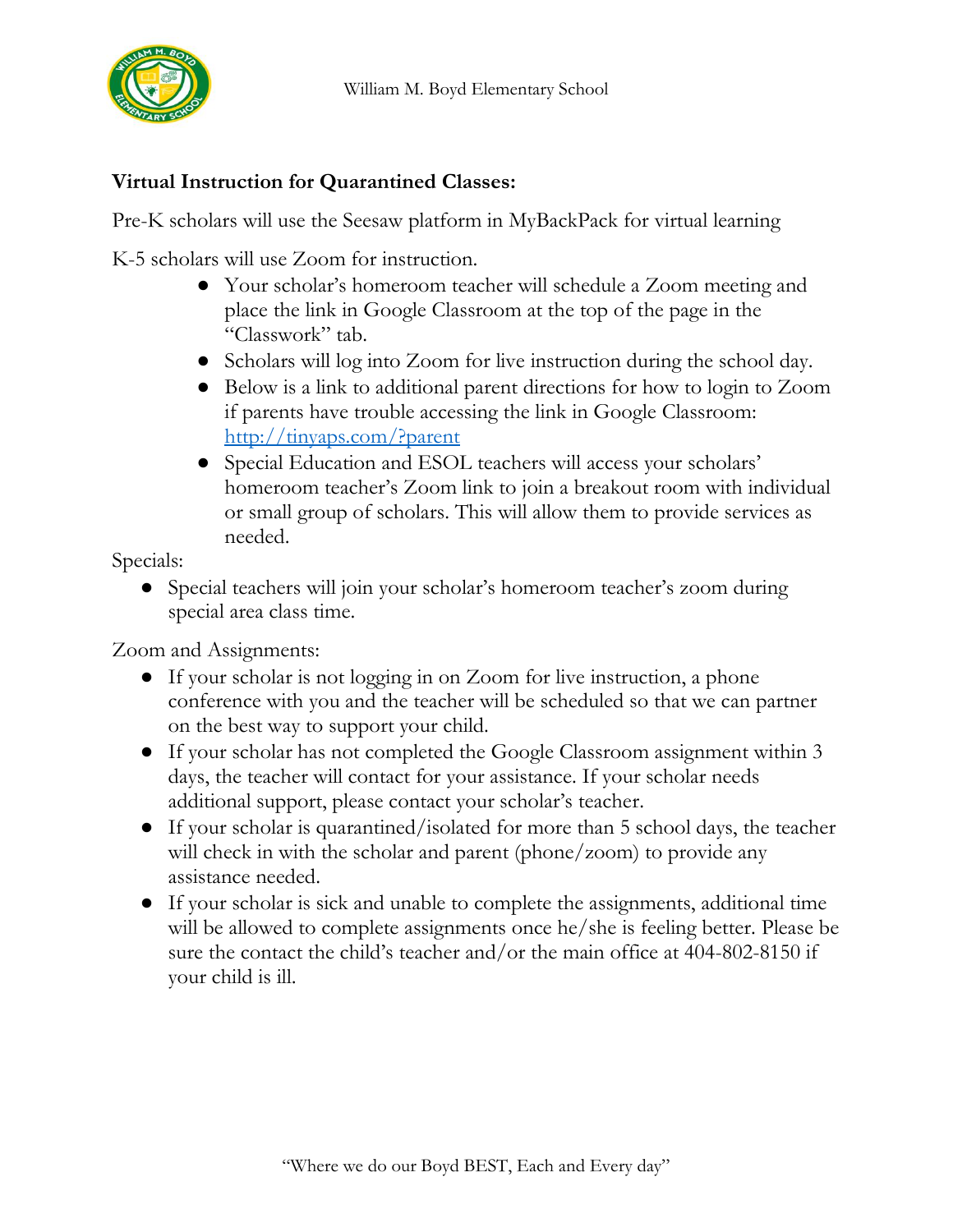

## Academic Apps: MyBackpack

Although there are multiple apps provided in MyBackpack, our teachers will most likely use the identified apps below, as they allow your scholar to access instructional videos/lessons prior to completing assignments:

- Nearpod
- Zearn
- GoFormative
- BrainPOP
- Seesaw
- HMH
- IXL
- Studies Weekly
- STEMScopes